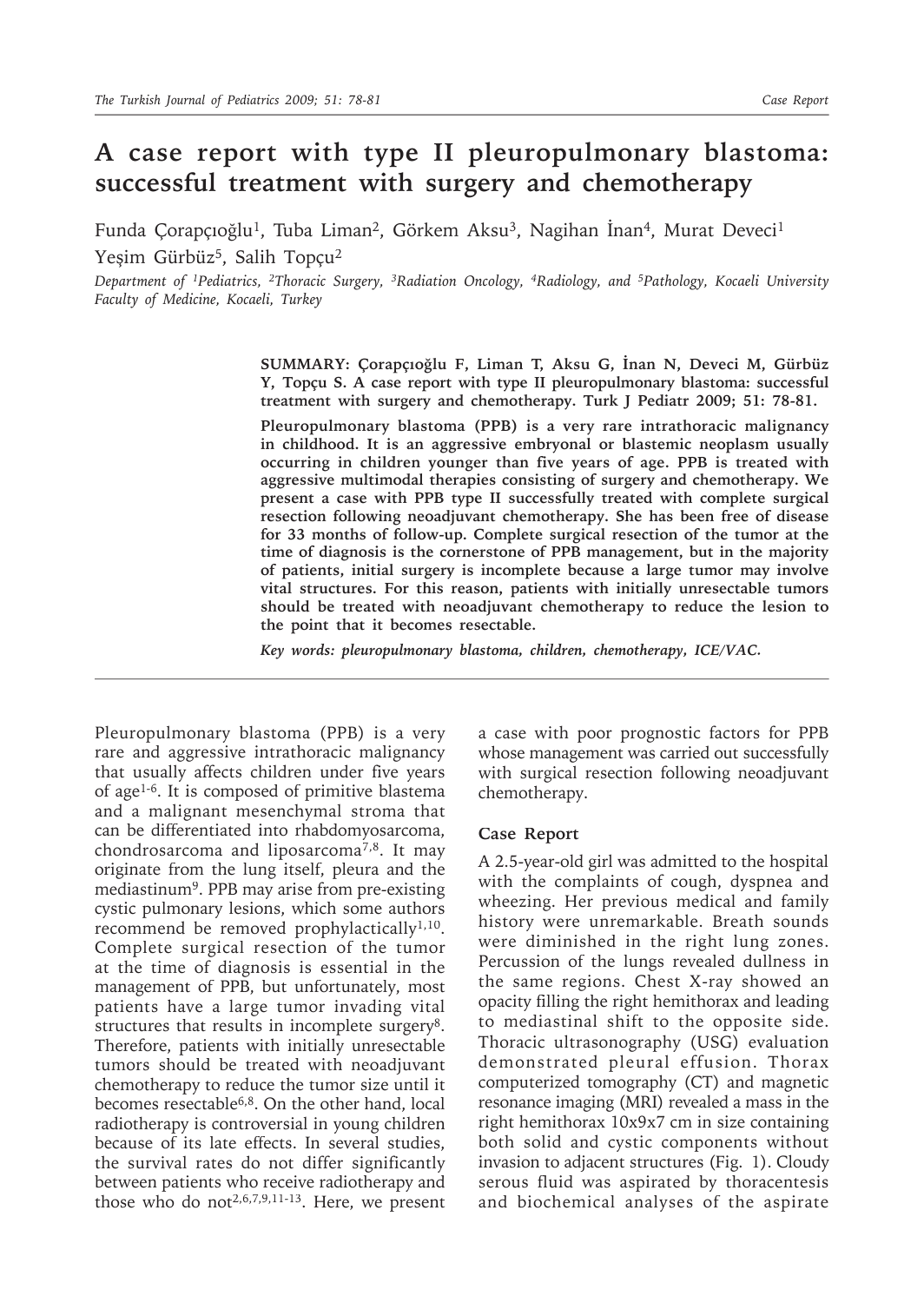

**Fig. 1.** MRI of tumor with cystic and solid parts which occupying entire right lung.

showed exudative pleural effusion with no malignant cells. Pleural fluid and serum levels of alpha-fetoprotein (AFP) and beta human chorionic gonadotropin (b-HCG) were within normal limits, as were other hematological and biochemical measures. The patient underwent right thoracotomy, which demonstrated an encapsulated cystic mass (10x8x6 cm), and a biopsy specimen was taken. Histological diagnosis of the tumor was PPB type II because it contained both solid and cystic components. Bone scintigraphy and abdominal USG revealed no abnormality. We scheduled six courses of ICE (ifosfamide 2  $g/m^2$  on days 1 to 3, carboplatin 600 mg/m<sup>2</sup> on day 3, and etoposide 150 mg/m2 on days 1 to 3) alternated with VAC (vincristine 1.5 mg/m2 on day 1, actinomycin-D 15 gamma/kg on day 1, and cyclophosphamide  $1.2$  g/m<sup>2</sup> on day 1). The ICE and VAC courses were alternated every three weeks for a total of 12 chemotherapy courses<sup>14</sup>. During the first course of chemotherapy, respiratory distress worsened and thoracostomy tube was inserted in to the right hemithorax. After the completion of the first course of chemotherapy, pleural effusion resolved completely. Reevaluation of the patient after the fourth course of neoadjuvant chemotherapy revealed a 90% reduction in mass size. She then underwent tumor excision with posterolateral thoracotomy for local control of disease. The mass had intrathoracic and extraparenchymal location and originated from the subpleural space of the medial segment of the middle lobe. There was no invasion or adhesion to the adjacent structures. However, there was no definite border between tumor and the middle lobe.

The mass was excised via wedge resection of the medial segment of the middle lobe. Postoperative MRI examination demonstrated no residual mass. She was given an additional eight courses of adjuvant chemotherapy (ICE/ VAC). After the completion of 12 courses of chemotherapy, there was no residual mass. It was decided to follow the patient without administration of radiotherapy, as it may cause very severe morbidity in this age and especially in this case given the presence of pleural effusion along with massive presenting mass, necessitating radiotherapy over a large area. Two months after the completion of the chemotherapy courses, follow-up thoracic CT revealed a subpleural air cyst in the superior segment of the left lower lobe. She underwent a second operation for cystic lesion of the opposite lung, due to the possibility of PPB arising from a pre-existing lung cyst. There was no neoplastic finding in the pathological examination. Follow-up CT and MRI revealed no relapse or new cystic development and no tumor recurrence at the thoracostomy tube insertion site. Our patient has been free of disease for 33 months of follow-up.

## **Discussion**

Primary pulmonary and pleural malignancies are very rare in childhood. Intrathoracic masses mostly result from the metastatic spread of extrathoracic solid tumors<sup>6,8</sup>. PPB, which is one of the rarest intrathoracic tumors, has an aggressive nature and very poor prognosis<sup> $1-4,12$ </sup>. The tumor usually occurs in children before the age of five years<sup>6</sup>. In 1988, Manivel et al.15 described PPB in children as a distinctive neoplasm, the blastematous and sarcomatous features of which have differentiated it from the biphasic epithelialstromal morphology of the classic adult type pulmonary blastoma, which has predilection for individuals between 30 and 50 years. PPB is a blastemal tumor and may be regarded as the pulmonary dysontogenic analogue to Wilms' tumor in the kidney. It is characterized by primitive mesenchymal elements that may show cartilaginous, rhabdomyoblastic or fibroblastic differentiation<sup>6-9</sup>. The differential diagnosis of PPB includes primary sarcomas of childhood such as rhabdomyosarcoma (RMS), non-rhabdoid soft tissue sarcomas such as Askin tumor, leiomyosarcoma and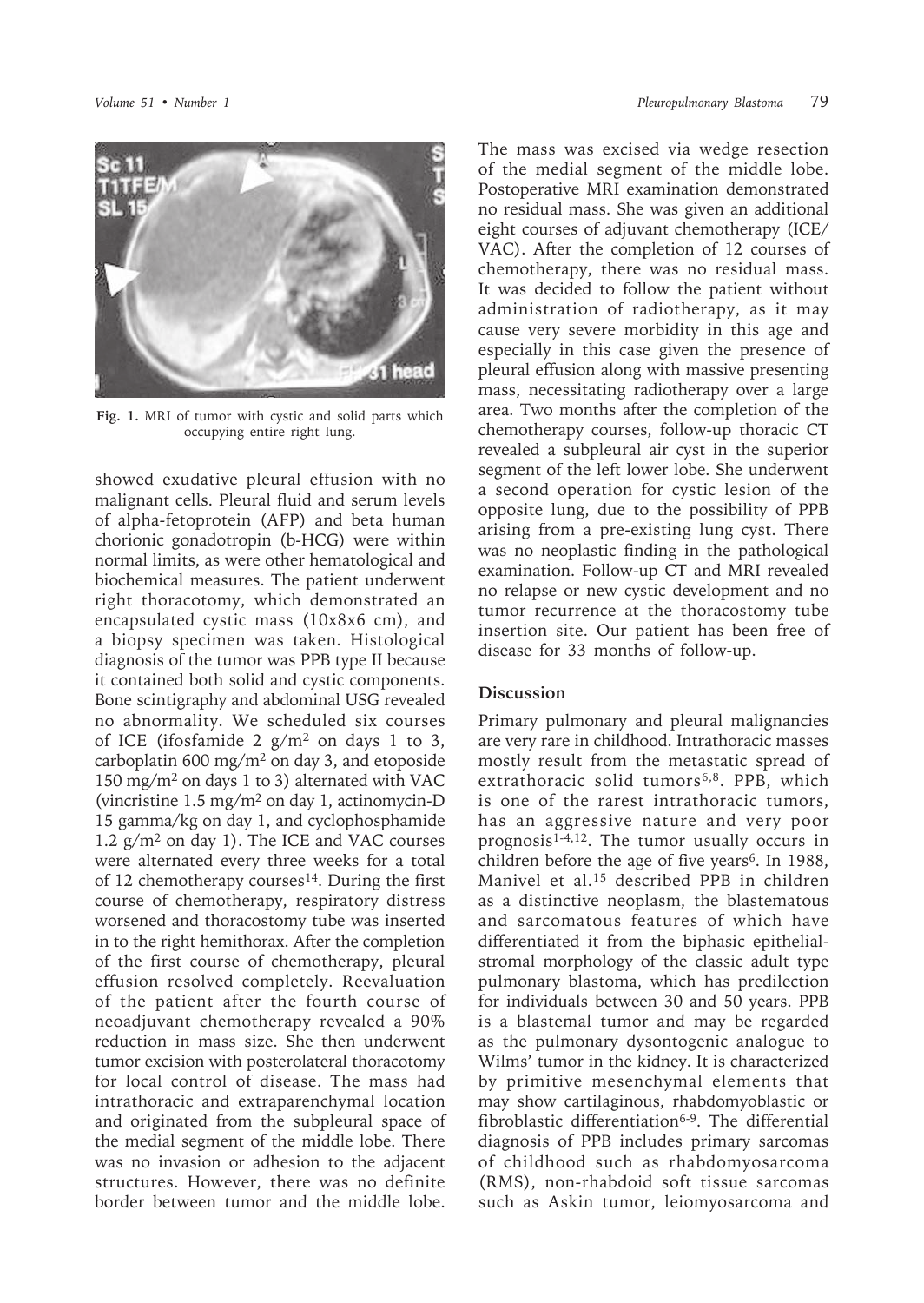malignant mesenchymoma. RMS, Askin tumor and leiomyosarcoma have monodirectional myogenous differentiation, but malignant mesenchymoma is a multidirectional tumor that closely mimics PPB. Domizio et al.10 suggested that these two malignancies probably represent the same entity.

Pleuropulmonary blastoma is classified as type I (purely cystic), type II (cystic and solid), and type III (purely solid). The prognosis is poorer in type II and III tumors that contain a solid component. Our patient's tumor had both solid and cystic components and was diagnosed as type II PPB.

Local control of PPB is very important in the prognosis. Total resection of the tumor at the time of diagnosis appears to be the preferred mode of treatment. However, in the majority of patients, initial surgery cannot be complete because of involvement of vital structures by a large tumor<sup>13</sup>. In contrast, the patients who undergo partial resection or biopsy at the time of diagnosis usually suffer local recurrences or metastases. Indolfi et al.<sup>13</sup> investigated 22 patients with PPB by means of prognostic factors. In that report, it was demonstrated that the 13 patients whose tumors were totally resected (7 patients at the time of diagnosis, 6 patients after delayed surgery following neoadjuvant chemotherapy) had significantly better prognosis. In the study conducted by Priest et al.<sup>6</sup>, only 19 of 50 patients with PBB had totally resectable tumors at the time of diagnosis. Rate of survival in this group was significantly high in contrast to those with incomplete resectable tumors. The role of complete resection via successfully performed surgery in the long-term disease-free survival in our patient is unquestionable. Partial resection or biopsy at the time of diagnosis does not appear to prevent local recurrences or metastases. Complete surgical excision of the tumor offers the best local control. For this reason, patients with initially unresectable tumors should be treated with neoadjuvant chemotherapy to reduce the lesion to the point that it becomes resectable8. Our patient had an unresectable tumor at the time of diagnosis and neoadjuvant chemotherapy was administered to reduce the lesion and facilitate its removal.

Several antineoplastic agents have been used to treat PPB. The majority of these agents are also included in the therapy protocols

for sarcomas and Wilms' tumor<sup>2,6,9, 8,11,13</sup>. In our case, we used alternating ICE/VAC regimens as the neoadjuvant setting, which is quite effective in refractory or recurrent solid tumors<sup>14</sup>. The common opinion about the role of adjuvant chemotherapy dictates that chemotherapy should be considered for these children based on the aggressiveness of PPB, especially in poor prognostic patients. The issue remains of how long chemotherapy should continue after surgery2,9,13,16. In our patient, chemotherapy was performed as eight courses in the adjuvant setting (totally 12 courses) based on the aggressive nature of the tumor and literature data<sup>2,11</sup>. There is a disagreement on usage of radiotherapy in PPB. Although there are reports regarding radiotherapy in patients who had unresectable, recurrent or microscopically residual tumors and poor response to chemotherapy, only 3 of 22 patients were given radiotherapy in the study of Indolfi et al.2,8,9,13,17. Priest et al.6 administered radiotherapy to 16 patients with poor prognostic factors in their study including 50 cases. The authors reported that radiotherapy did not provide an advantage in survival. Similarly, Güler et al.<sup>16</sup> reported longterm disease-free survival by administering only adjuvant chemotherapy without radiotherapy in a 2.5-year-old boy who had residual tumor after surgery. In our patient, there was no residual disease radiologically, but we could not exclude microscopically residual disease because of inability to evaluate the surgical margins. Thus, radiotherapy might have been one of the treatment choices. However, because of the possible severe morbidity of radiotherapy in patients of this age group, we decided against radiotherapy in this case.

Development of PPB from a pre-existing cystic lesion is controversial. Some authors reported patients with pulmonary cystic lesions that progressed to PPB in the same region<sup>18,19</sup>. However, other reports suggested that the prophylactic resection of lung cysts will not prevent the further development of PPB20. In this complexity, we decided to resect the cystic lesion in the other lung of our patient. Its histological examination revealed basic lung cyst. Besides originating from the pre-existing cystic lesions, PPB may also arise from chest tube insertion sites. Tumor recurrence at thoracic sites has been reported<sup>21</sup>. This report